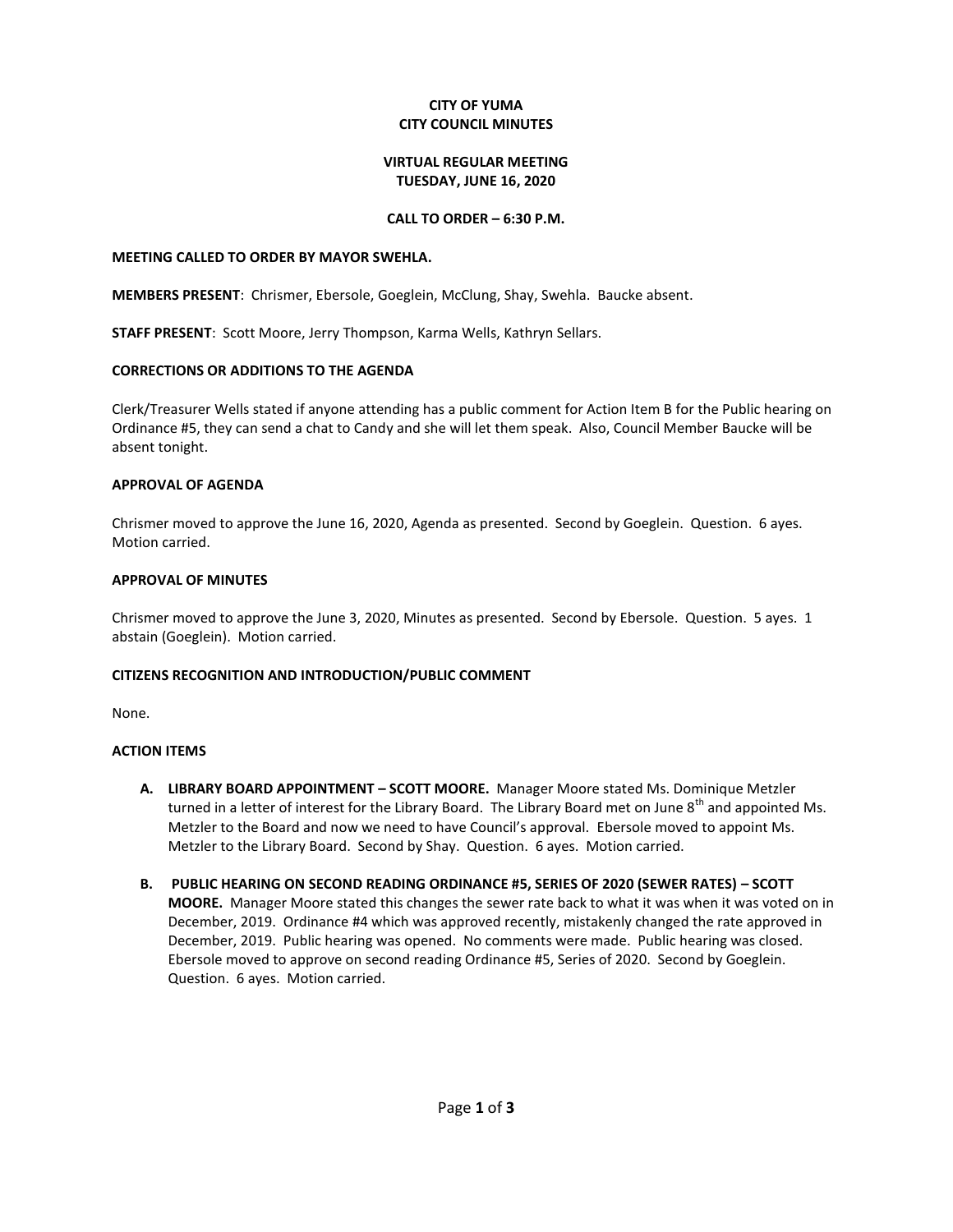**C. APPROVAL OF RFP FOR MIXED USE PROPERTY – SCOTT MOORE.** Manager Moore stated the City requested RFP's from companies for help with developing the mixed use property. Three RFP's were received, they were as follows:

| AECOM         | \$77.500                                                                                            |
|---------------|-----------------------------------------------------------------------------------------------------|
| Logan Simpson | \$35,550                                                                                            |
| Norris Design | \$22,500 plus \$8,000 for a 3D graphic option.                                                      |
|               | All the companies met the reguirements. Discussion was held. Goeglein moved to approve the RFP from |

**D. EXTENSION OF CREDIT CARD FEE WAIVER – KARMA WELLS.** Clerk/Treasurer Wells stated Council has been voting on the credit card fee waiver each month. Discussion was held. Ebersole moved to extend the credit card fee waiver for one more month. Second by Chrismer. Question. 6 ayes. Motion carried.

Norris Design with the \$8,000 3D option. Second by Ebersole. Question. 6 ayes. Motion carried.

- **E. APPROVAL OF BILLS – KARMA WELLS.** Clerk/Treasurer Wells provided Council with an additional list of bills. Goeglein moved to approve the bills. Second by Shay. Question. 6 ayes. Motion carried.
- **F. PURCHASES IN EXCESS OF \$5,000 – SCOTT MOORE.** There were no purchases in excess of \$5,000.

## **ADDITIONAL BUSINESS**

None.

## **REPORTS**

## **CITY MANAGER, SCOTT MOORE**

Manager Moore stated they are working on the water line replacement at Albany, between First and Third Avenues. They are making quicker progress than expected.

#### **CITY CLERK/TREASURER, KARMA WELLS**

Clerk/Treasurer Wells providedCouncil with the sales tax report.

#### **CHIEF OF POLICE, JERRY THOMPSON**

Chief Thompson stated the last cadet should graduate on Friday.

Council Member Ebersole stated Chief Thompson looked good in the interview.

## **CITY COUNCIL REPORTS**

Goeglein

Mayor Pro Tem Goeglein thanked Chief Thompson and the guys for everything they are doing.

Swehla

- Mayor Swehla stated he attended the Library Board meeting. They are working on the Summer reading program which is 7 weeks of reading for 7 prizes. They have reopened and has hours set for high risk people and others. The 2019 State report was reviewed.
- Mayor Swehla stated the workshop with Council was good. Mayor Swehla encouraged everyone to visit the various departments to see what all they do.